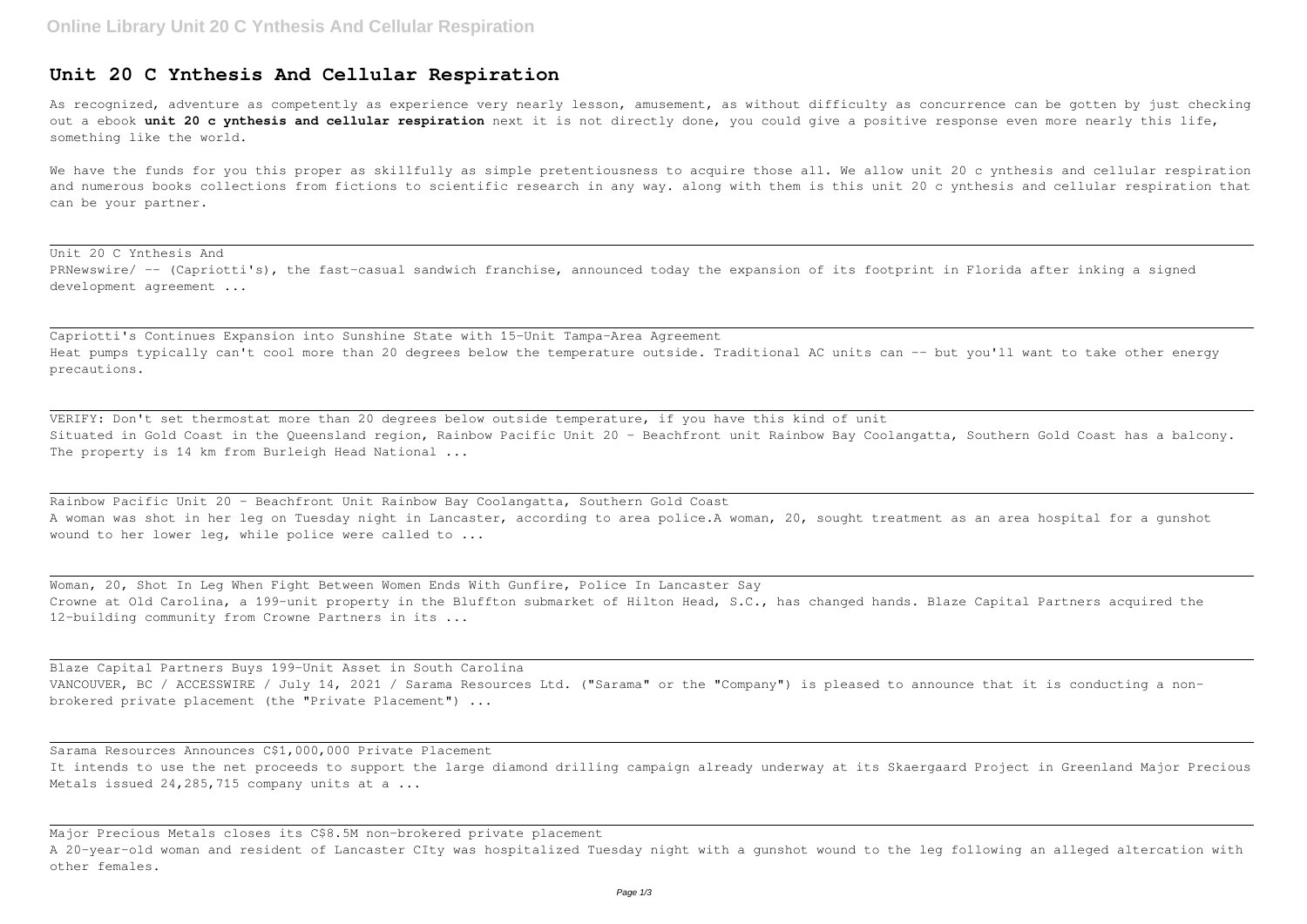20-year-old Lancaster woman hospitalized with gunshot wound to the leg It's a trend that doctors say they are seeing across the D.C. region as vaccinations have led to increased immunity, sending hospitalizations and deaths plunging. "We are all in a better place," Lee ...

Covid wards in the D.C. area are almost empty. Doctors credit the coronavirus vaccine. Police believe they found several fingerprints at a storage unit Monday after a caller reported more than \$1,000 in personal belongings stolen from the inside, according to a police report.

Clay deputies charge man with 20 counts of possession of child pornography Thompson Child & Family Focus (Thompson), a leading provider of clinical and prevention services to children and families across the state ...

Police: More than \$1,000 in personal belongings missing from burglarized storage unit The following information, provided by D.C. police and formatted by The Post, shows selected incidents reported by police. Reported incidents did not necessarily occur, and they may be based on ...

## D.C. crime report

'I did not do this:' Suspect identified, arrested more than 20 years after Cleveland rape pleads not quilty AIR A/C and Heating provides AC and heating system repair solutions in Houston at very affordable costs that are about 20 to 30 percent less than the market rates. ASAP AIR ...

Kyle Preston Reece was charged with 20 counts of possession of photographs of sexual performance by a child. After an extensive investigation by the Clay County Sheriff's Office Internet Crimes ...

Volkswagen to sell stake in charging unit Electrify America -sources Environment Canada has issued a heat warning for Windsor-Essex and Chatham-Kent — and it's expected to continue into Monday night. Daytime temperatures will increase between 31 and 34 C with humidex ...

Thompson Expanding Reach to Florida Market with Teen Unit Case Management Program in Partnership with Eckerd Connects A 50-year-old man has been named as the suspect in a decades-old crime involving the rape of a 33-year-old woman. Cuyahoga County Prosecutor Michael O'Malley said Bart Mercurio was identified as the ...

ASAP AIR A/C and Heating and Heating Delivering Cost-Effective HVAC Equipment Repair Solutions to Its Houston-Based Clients Volkswagen (VOWG\_p.DE) is to sell a stake in its electric vehicle charging unit Electrify America, two people familiar with the matter said, as the carmaker looks for outside funds to build ...

Heat warning in effect for Windsor-Essex, Chatham-Kent as humidex nears 40 C Not for Distribution to a United States Newswire or for Dissemination in the United StatesVANCOUVER, BC / ACCESSWIRE / July 14, 2021 / Sarama Resources Ltd. ("Sarama" or the "Company") is pleased to a ...